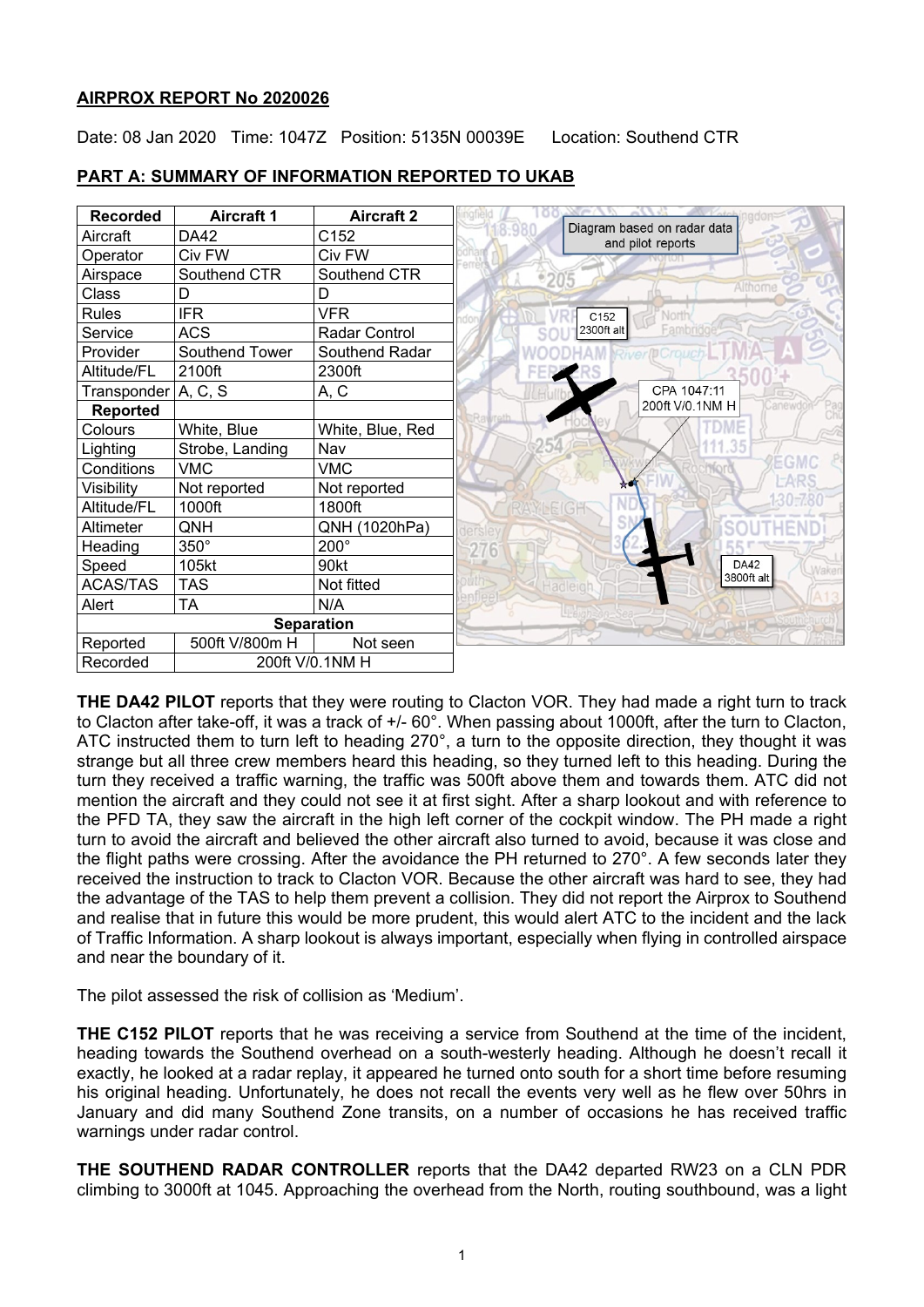aircraft cleared not below 2500ft VFR. Traffic Information was passed to the transiting light aircraft about the departing DA42. The DA42 departed with a tight right turn towards CLN climbing quickly. The Southend Tower controller had to retain the DA42 because the circuit was active and the tight turn meant there may have been a conflict with the circuit traffic. The Radar controller asked the Tower controller to pass Traffic Information to the DA42 pilot and a heading of 040° was agreed to deconflict from both transiting and circuit traffic, as well as inbound ILS traffic. The transiting C152 pilot reported the DA42 in sight. After further coordination had been effected with the LTMA controller and the DA42 pilot called on the Radar controller's frequency, a climb was issued to 6000ft and the aircraft transferred to the East LTMA sector.

### **Factual Background**

The weather at Southend was recorded as follows:

METAR EGMC 081150Z 24008KT CAVOK 12/09 Q1022 METAR EGMC 081120Z 25009KT CAVOK 12/08 Q1022

### **Analysis and Investigation**

### **Southend Incident Investigation**

By the time Southend ATC received the correct details of the Airprox incident it had been over 2 months after it occurred by which time the surveillance and RT recording were no longer available. The interview with the radar controller involved was further delayed by annual leave and COVID-19 measures and happened about 12 weeks after the incident. The Aerodrome controller involved did not recall the incident at all.

The DA42 departed runway RW23 at 1045Z. The aircraft departed on a CLN PDR, which is a right turn out climbing to 3000ft. According to the Radar controllers report the aircraft was subsequently given a heading of 040°, climbed to 6000ft and transferred to the next TC sector. The controller remembers that there was a light aircraft transiting southbound that had been given a clearance to transit overhead Southend not below 2500ft VFR. The radar controller admits that the early turn by the DA42 pilot caught him out and that led to him passing the Aerodrome controller an amended heading to the DA42 pilot along with Traffic Information on the transit aircraft. He also said he had to consider traffic that was inbound flying the ILS on RW23 and was shortly to establish on final approach. The controller admits his plan was not as robust as it should have been, and he should have executed a different course of action to ensure there was no confliction. Whilst he recalls the two subject aircraft getting closer than he would have planned for, he did not recall any safety issues. Neither pilot mentioned anything about the incident on frequency at the time. The Radar controller was interviewed for a second time to see if the surveillance radar screen shots from the NATS feed could assist with remembering the event. The Radar controller could still not recall the event in any details, he did remember that the DA42 did not initially appear on the surveillance display on departure as expected and remembers standing up to look out of the window from the Approach Control room to see if he could visually acquire the aircraft. He recalls passing a heading and traffic information via the Aerodrome controller to pass to the DA42 pilot. It was discussed if 270° was allocated to enable the DA42 pilot to pass behind and to the west of the transit, and whilst this was not ruled out by the Radar controller it could not be confirmed by the controller and no other headings, other than 040° were on the Flight Progress Strip. He also considered that maybe the DA42 had not appeared on the situation display until a late stage. It should be noted that Southend have an on-site Surveillance system situated at the centre of the airfield and this can lead to loss of surveillance data, both PSR and SSR, when aircraft are operating close to the overhead. After seeing the screen shots, the Radar controller commented that the aircraft were closer than he remembers and accepted that based on that data a safety report should have been filed by ATC. In the initial report the Radar controller stated that there was circuit traffic and inbound traffic on the ILS as well as the transiting aircraft and they were the reasons for a heading change to the DA42 pilot, the movements sheets do not record any circuits or movements that were likely to be in the circuit pattern. Based on the surveillance data with only one aircraft on the ILS that landed at 1057,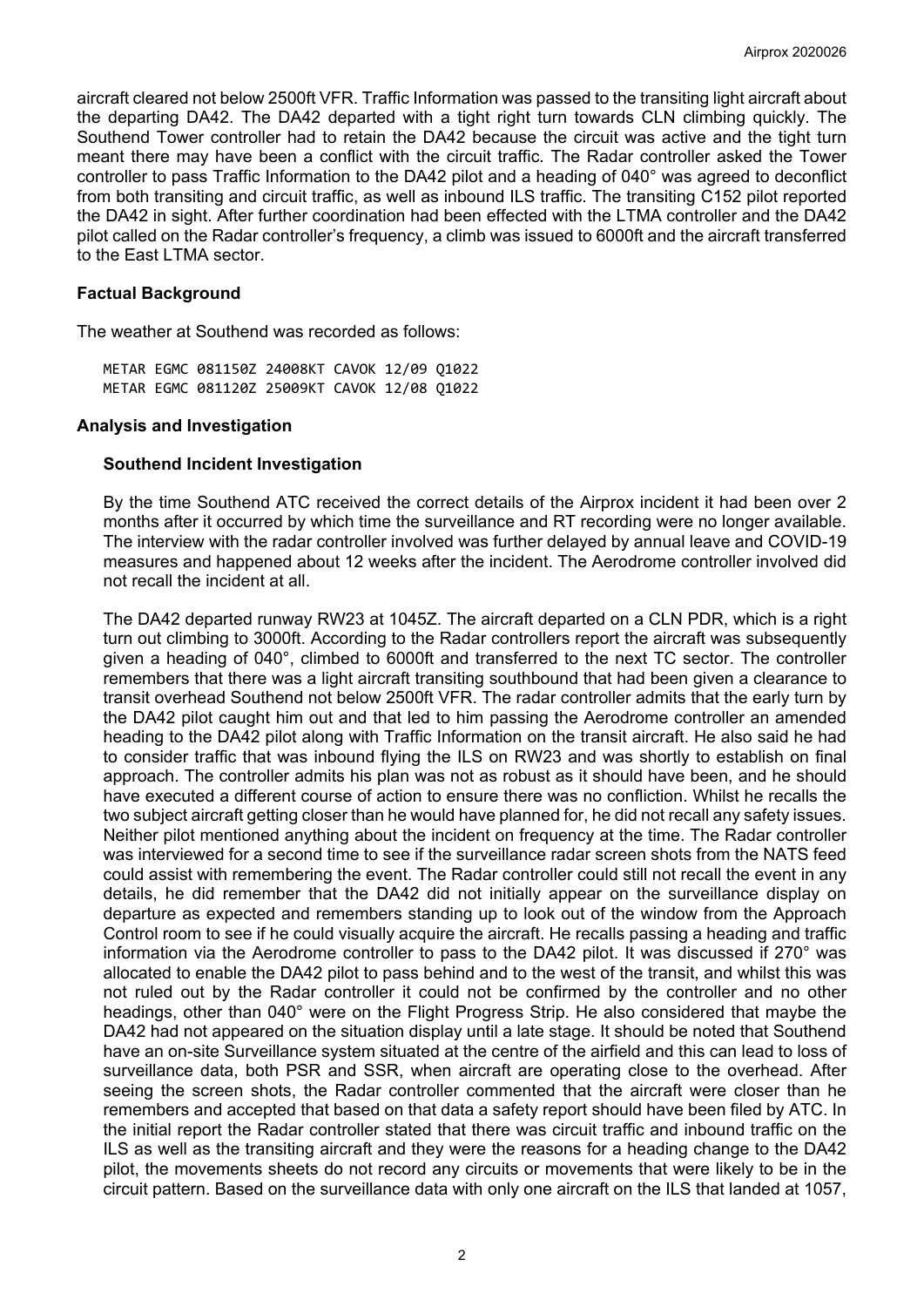it is hard to see that these were factors in the incident or relevant to the heading change for the DA42. It appears that the only conflicting aircraft to the DA42 was the VFR transit aircraft.

Based on the available evidence it appears that the Radar controller released an IFR departure without assurance it would be deconflicted against a VFR transit aircraft. A subsequent change of heading by the DA42 pilot placed it into direct conflict with the transit aircraft. It is unclear if and when Traffic Information was discharged. There was an expectation bias from the Radar controller that the DA42 would route further to the southwest before turning right and therefore pass behind the transit aircraft.

# **CAA ATSI**

Due to the time before the DA42 pilot reported this incident, the subsequent delay in contacting Southend meant that the original RTF and surveillance data was no longer available. The radar replay snapshots in this report have been taken from NATS area radar sources.

The DA42 first became visible on the radar replay at 1045:51. The C152 was approximately 3NM NE of and tracking towards the Southend overhead (Figure 1).



The pilot of the DA42 reported receiving a clearance to the Clacton VOR, and this track (about 050°) can be seen in Figure 2 at 1046:35.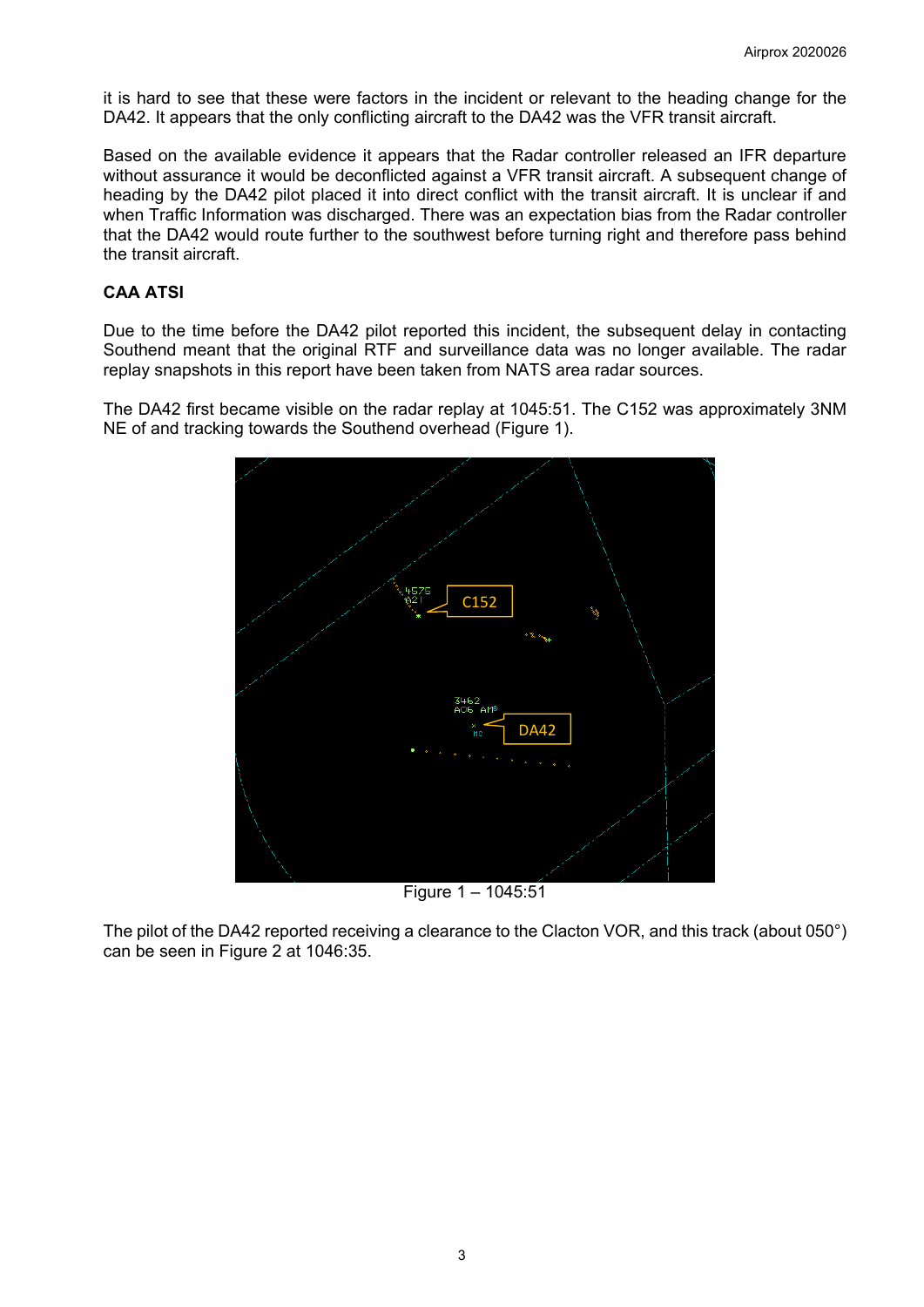

Figure 2 – 1046:35

The pilot of the DA42 then reported hearing and responding to an instruction to turn left onto a heading of 270° (Figures 3-4).



Figure 3 – 1046:51 (NATS STCA initiated)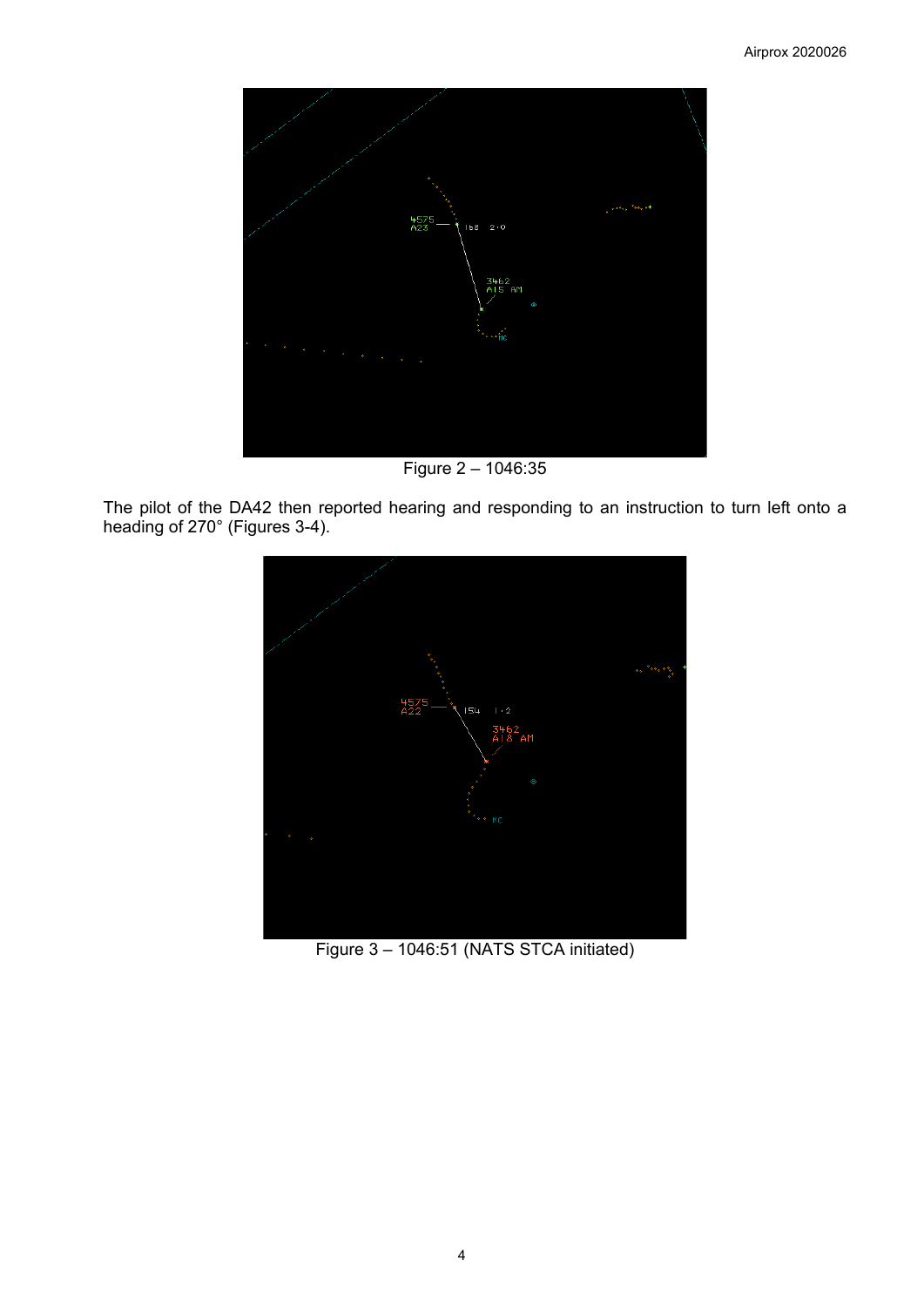

Figure 4 – 1047:03

CPA occurred at 1047:11, with the aircraft separated by 0.1NM and 200ft (Figure 5).



Figure 5 – 1047:11

The pilot of the DA42 reported not being sure as to whether they were still under the control of the Southend Tower controller, or if they were with the Radar controller at the time of the Airprox. They reported not receiving any Traffic Information on the C152 but becoming visual with it in sufficient time to make a right turn to avoid, as evidenced on the radar replay at 1047:22 (Figure 6).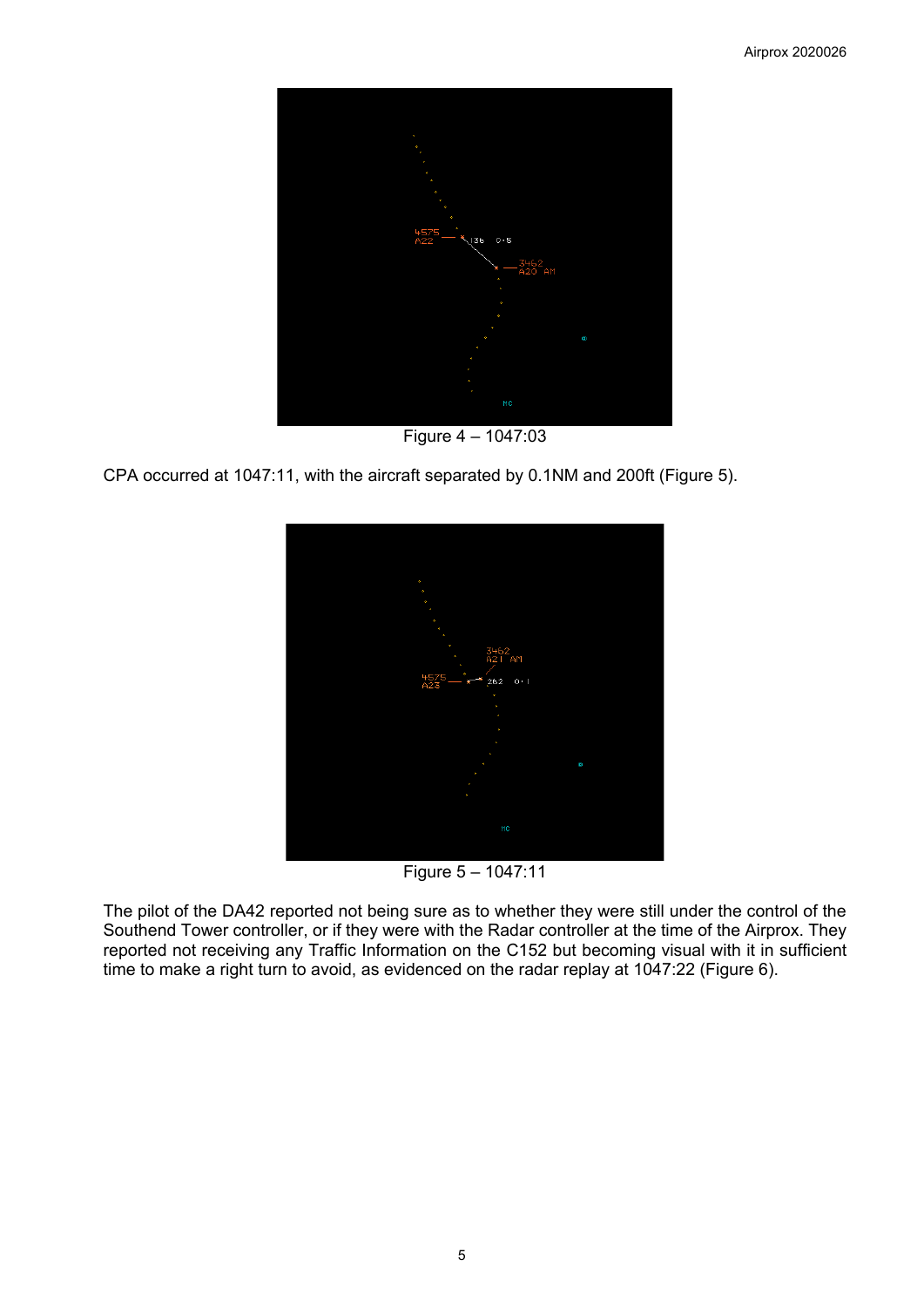

Figure 6 – 1047:22

The pilot of the C152 had no recollection of the event.

The Southend Tower controller could not remember the incident, but the radar controller reported that it had been agreed that the Tower controller would retain the DA42 whilst in the turn, as it would potentially place it in conflict with circuit traffic. The DA42 had been originally cleared to depart towards the CLN VOR, (approximate track of 050), climbing to 3000ft. The Radar controller's report states that they asked the Tower controller to pass Traffic Information to the DA42 on the C152, and to issue a heading of 040°, the intention being to deconflict with *"both transiting and circuit traffic, as well as inbound ILS traffic".* This could not be assessed as no other circuit traffic was visible at the time on the area radar replay, and the ILS traffic was some distance away to the east still. The pilot of the DA42 did not report receiving the 040° heading.

The Radar controller could not recall issuing a heading of 270° as reported by the pilot of the DA42. There does not appear to be any other traffic under their control to which they might have issued that heading, and which might have been mistakenly picked up by the pilot of the DA42. With the Tower controller not remembering the incident, and with no RTF available, it cannot be determined if the DA42 was actually still with the Tower controller, and the 270° heading was transmitted on the Tower frequency.

Without the original RTF, and a more accurate recall from the controllers involved, it cannot be determined exactly what happened. The DA42 had been passing clear ahead of the C152 by about 1.6NM whilst on its track towards the Clacton VOR, but it is apparent that the left turn onto the 270° heading by the DA42 took it back towards, and into conflict with, the C152.

## **UKAB Secretariat**

The DA42 and C152 pilots shared an equal responsibility for collision avoidance and not to operate in such proximity to other aircraft as to create a collision hazard.<sup>[1](#page-5-0)</sup> If the incident geometry is considered as head-on or nearly so then both pilots were required to turn to the right.<sup>[2](#page-5-1)</sup>

## **Summary**

 $\overline{\phantom{a}}$ 

An Airprox was reported when a DA42 and a C152 flew into proximity in the Southend CTR at 1047Z on Wednesday 8th January 2020. The DA42 pilot was operating under IFR in VMC and in receipt of an

<span id="page-5-0"></span><sup>1</sup> SERA.3205 Proximity.

<span id="page-5-1"></span><sup>2</sup> SERA.3210 Right-of-way (c)(1) Approaching head-on.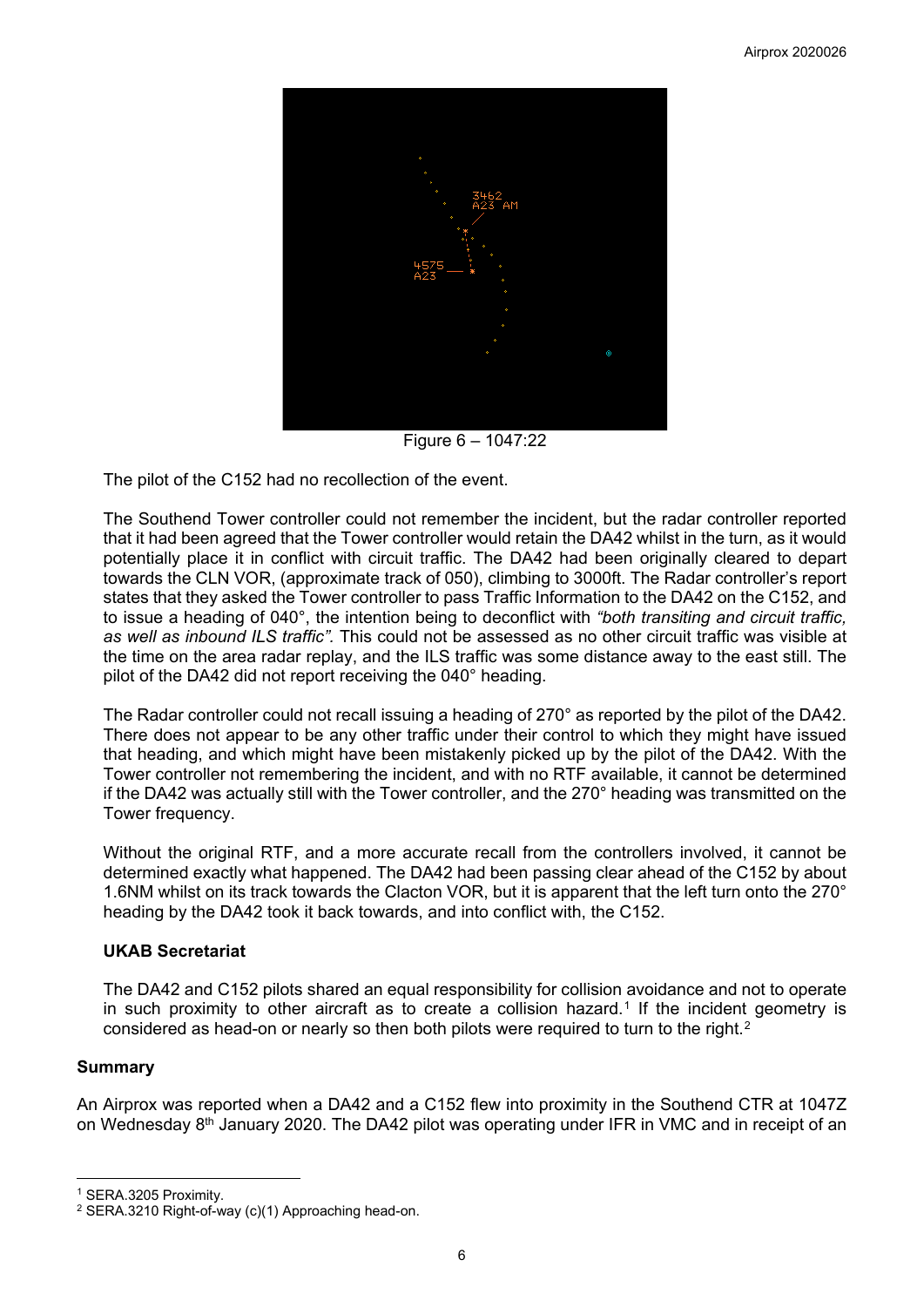Aerodrome Control Service from Southend Tower. The C152 pilot was operating under VFR in VMC and in receipt of a Radar Control Service from Southend Approach.

## **PART B: SUMMARY OF THE BOARD'S DISCUSSIONS**

Information available consisted of reports from both pilots, radar photographs/video recordings, reports from the air traffic controllers involved and reports from the appropriate operating authorities. Relevant contributory factors mentioned during the Board's discussions are highlighted within the text in bold, with the numbers referring to the Contributory Factors table displayed in Part C.

Due to the exceptional circumstances presented by the coronavirus pandemic, this incident was assessed as part of a 'virtual' UK Airprox Board meeting where members provided a combination of written contributions and dial-in/VTC comments. Although not all Board members were present for the entirety of the meeting and, as a result, the usual wide-ranging discussions involving all Board members were more limited, sufficient engagement was achieved to enable a formal assessment to be agreed along with the following associated comments.

The Board began by discussing the actions of the Southend controllers. They were disappointed that neither controller remembered the incident, especially with the proximity that the aircraft came to each other. Because the Airprox was reported late, the R/T recordings were not available as they were outside the 30-day period that Air traffic units are required to retain recording for; members agreed that this highlights the importance for pilots to report an Airprox as soon as possible, on frequency immediately after the incident if possible. This will ensure that any media is retained to support an investigation into the incident. Because the R/T recordings were not available it was not possible to determine where the instruction to turn onto 270° originated, or if it was a misheard transmission by the DA42 crew, because of this the Board could not assess if the controllers fully complied with regulations and procedures (**CF1**). Regardless, the radar controller did not detect the confliction (**CF2**) and therefore provide a resolution of the confliction (**CF3**). The ATC members agreed that the controller should have provided vertical separation between the DA42 and the C152 until they were horizontally separated (**CF4**).

Turning to the actions of the DA42 pilot, members were disappointed that the pilot had taken so long to report the incident for the reasons stated above. Members wondered why, when he was turning away from his route, by such a large degree, he had not questioned the heading with the controller (**CF5**). Nevertheless, when he received the TAS TA (**CF6**) he stopped his turn, saw the C152 (**CF8**), and continued his climb to increase the separation between the aircraft.

The C152 did not remember the incident, again due to the late reporting by the DA42 crew, but he doesn't remember seeing any aircraft that came closer than normal (**CF7**).

Finally, members turned to the risk. Although the controllers had not given any instructions to rectify the confliction, the Board agreed that there was no risk of collision, because the DA42 pilot had seen the C152 after receiving a TAS indication and stopped his turn to avoid, the safety of the aircraft may have been compromised if the DA42 pilot had not received a TAS indication, a Risk Category C.